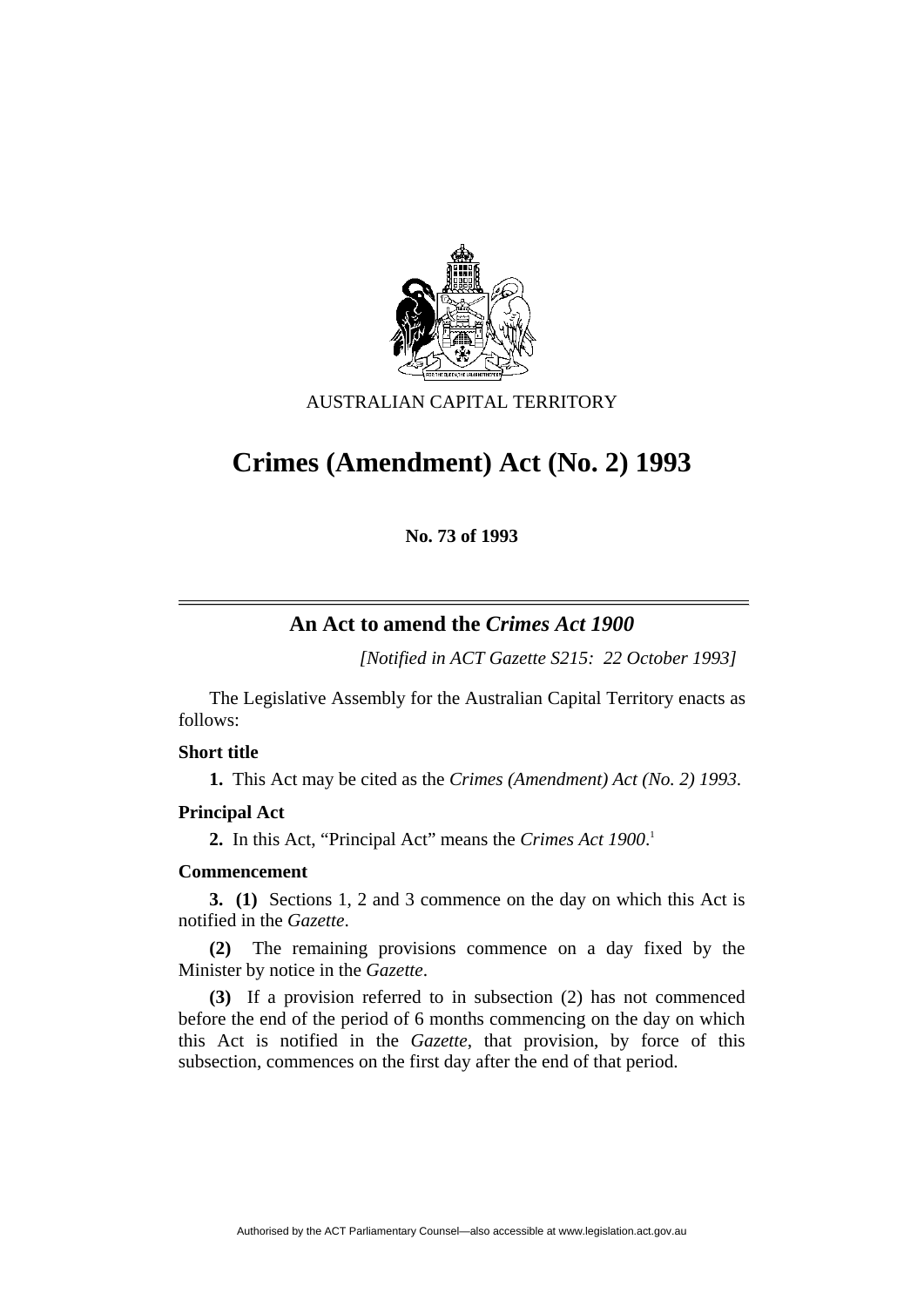#### **Maintaining a sexual relationship with a young person**

**4.** Section 92EA of the Principal Act is amended by omitting from subsection (8) "subsection 443 (3)" and substituting "subsection 443 (1)".

#### **Insertion**

**5.** After the heading to Part XII of the Principal Act the following heading and sections are inserted:

## "*Division 1—General principles and procedures*

#### **Sentencing to be just and appropriate**

"429. (1) The sentence imposed by a court for an offence shall be just and appropriate.

"(2) Without limiting the generality of subsection (1), the sentence shall, as far as practicable, be such as to—

- (a) facilitate the offender's rehabilitation into society; and
- (b) encourage the offender to make appropriate reparation to any victim of the offence.

#### **Matters to which court to have regard**

"429A. (1) In determining the sentence to be imposed on a person, the matters to which a court shall have regard include, but are not limited to, such of the following matters as are relevant and known to the court:

- (a) the nature and circumstances of the offence;
- (b) other offences (if any) that are required or permitted to be taken into account;
- (c) if the offence forms part of a course of conduct consisting of a series of criminal acts of the same or a similar character—that course of conduct;
- (d) where the personal circumstances of any victim of the offence were known to the offender at the time of committing the offence—those circumstances;
- (e) any injury, loss or damage resulting from the offence;
- (f) any action the person may have taken to make reparation for any injury, loss or damage resulting from the offence;
- (g) the degree of responsibility of the person for the commission of the offence;
- (h) the degree to which the person has cooperated, or undertaken to cooperate, with law enforcement agencies in the investigation of the offence or other offences;

 $\overline{2}$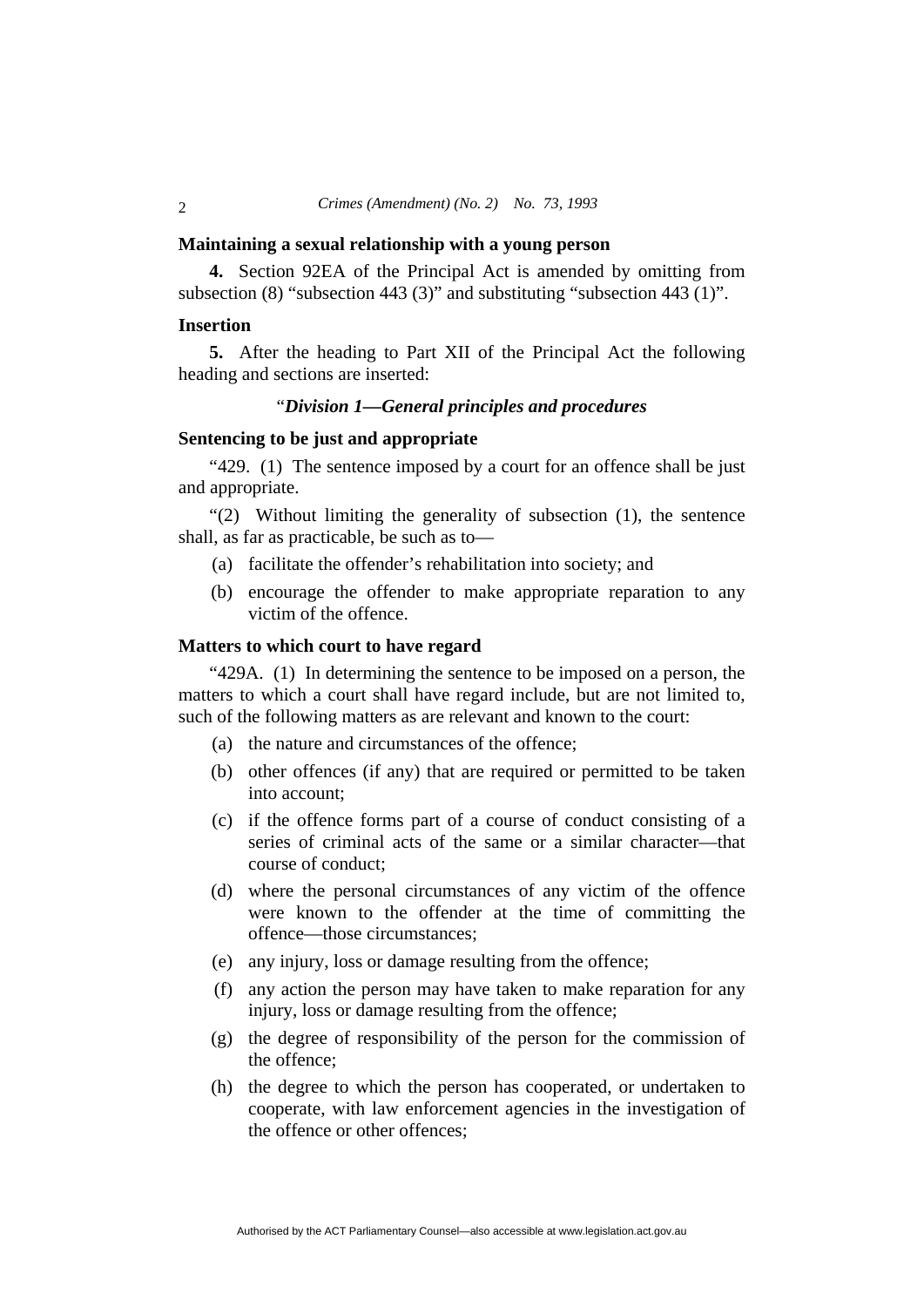- (i) the deterrent effect that any sentence or order under consideration may have on any person;
- (j) the need to ensure that the person is adequately punished for the offence;
- (k) the cultural background, character, antecedents, age, means and physical or mental condition of the person;
- (l) the prospect of rehabilitation of the person;
- (m) the probable effect that any sentence or order under consideration would have on any of the person's family or dependants;
- (n) whether the person was affected by a drug or alcohol and the circumstances in which the person became so affected;
- (o) the degree to which the offence was the result of provocation, duress or entrapment;
- (p) whether the recording of a conviction or the imposition of a particular sanction would be likely to cause particular hardship to the person;
- (q) a jury recommendation for mercy;
- (r) whether the person is voluntarily seeking treatment for any physical or mental condition which may have contributed to the commission of the offence;
- (s) whether the person was in a position of trust or authority at the time of the commission of the offence;
- (t) current sentencing practice;
- (u) whether the person has pleaded guilty;
- (v) whether the person has demonstrated remorse;
- (w) the reason or reasons why the person committed the offence.

"(2) Without limiting the generality of subsection (1), in determining whether a sentence or order under subsection 556A (1) or 556B (1) is appropriate in respect of an offence against a law of the Territory, the court shall have regard to the nature and severity of the conditions that may be imposed on, or may apply to, the person, under that sentence or order.

#### **Matters not to be taken into account**

"429B. The court shall not, in determining the sentence to be imposed on a person, increase the severity of the sentence that would otherwise be imposed because of any of the following:

(a) legislation which has not come into operation;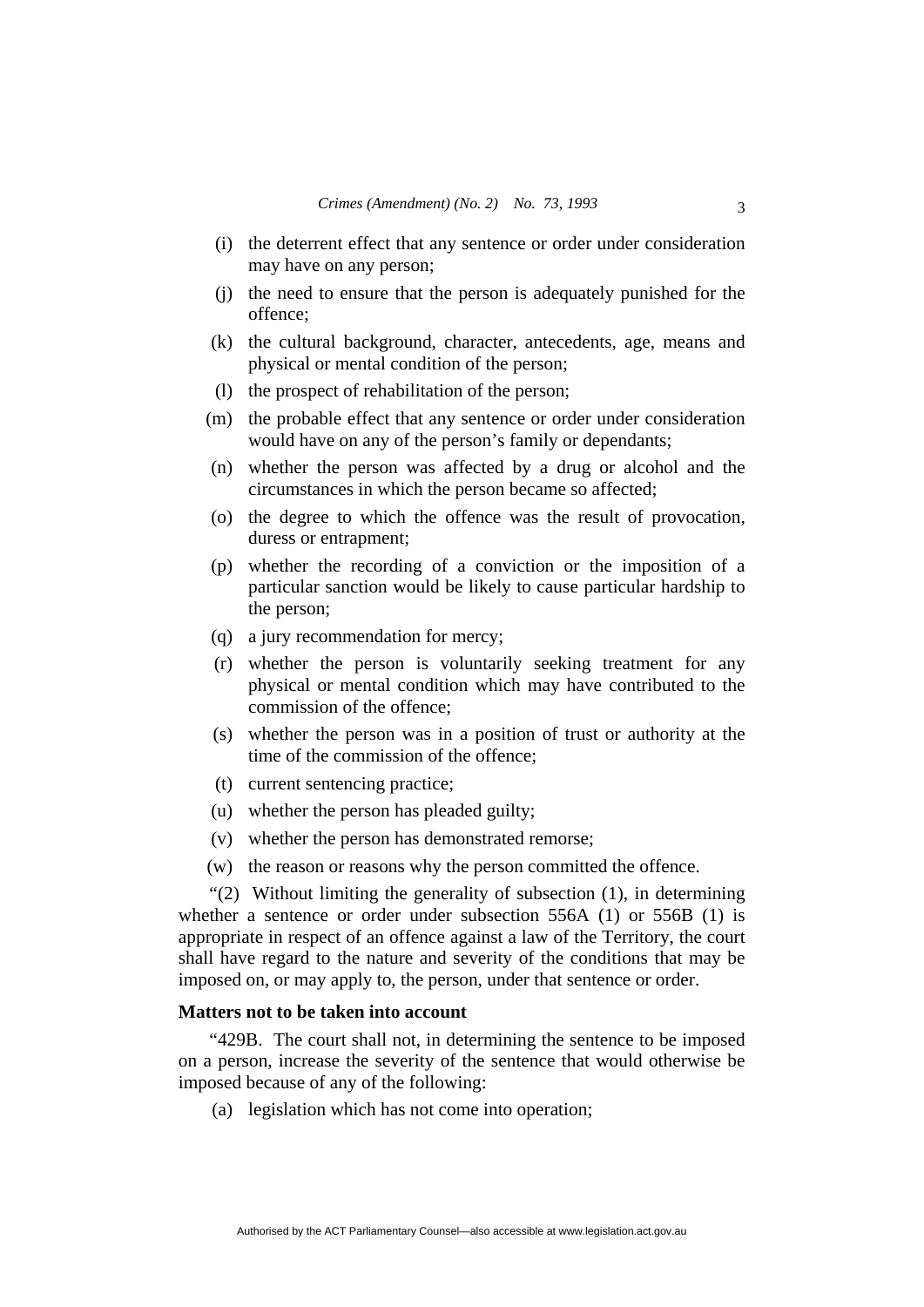- (b) any alleged offences which the person has not admitted in accordance with section 448;
- (c) that the person chose not to give evidence on oath;
- (d) that the person may have committed perjury or been guilty of contempt of court during the course of proceedings;
- (e) the prevalence of the offence;
- (f) the person's behaviour in court;
- (g) that the person chose to plead not guilty.

#### **Restriction on imposing sentences of imprisonment**

"429C. (1) A court shall not pass a sentence of imprisonment on any person for an offence against a law of the Territory unless the court, after having considered all other available penalties, is satisfied that no other penalty is appropriate in all the circumstances of the case.

"(2) Where a court passes a sentence of imprisonment on a person for an offence against a law of the Territory, the court shall—

- (a) state the reasons for its decision that no other sentence is appropriate; and
- (b) cause those reasons to be entered in the records of the court.

"(3) The failure of a court to comply with the provisions of this section does not invalidate any sentence.

"(4) This section applies subject to any contrary intention in the law creating the offence.".

#### **Insertion**

**6.** After section 431 of the Principal Act the following section is inserted:

#### **Fines**

"431A. Before imposing a fine on a person for an offence against a law of the Territory, the court shall take into account the financial circumstances of the person, where those circumstances can be ascertained, in addition to any other matters that the court is required or permitted to take into account."

## **When sentence takes effect**

**7.** Section 441A of the Principal Act is amended by inserting ", subject to this Part," after "shall".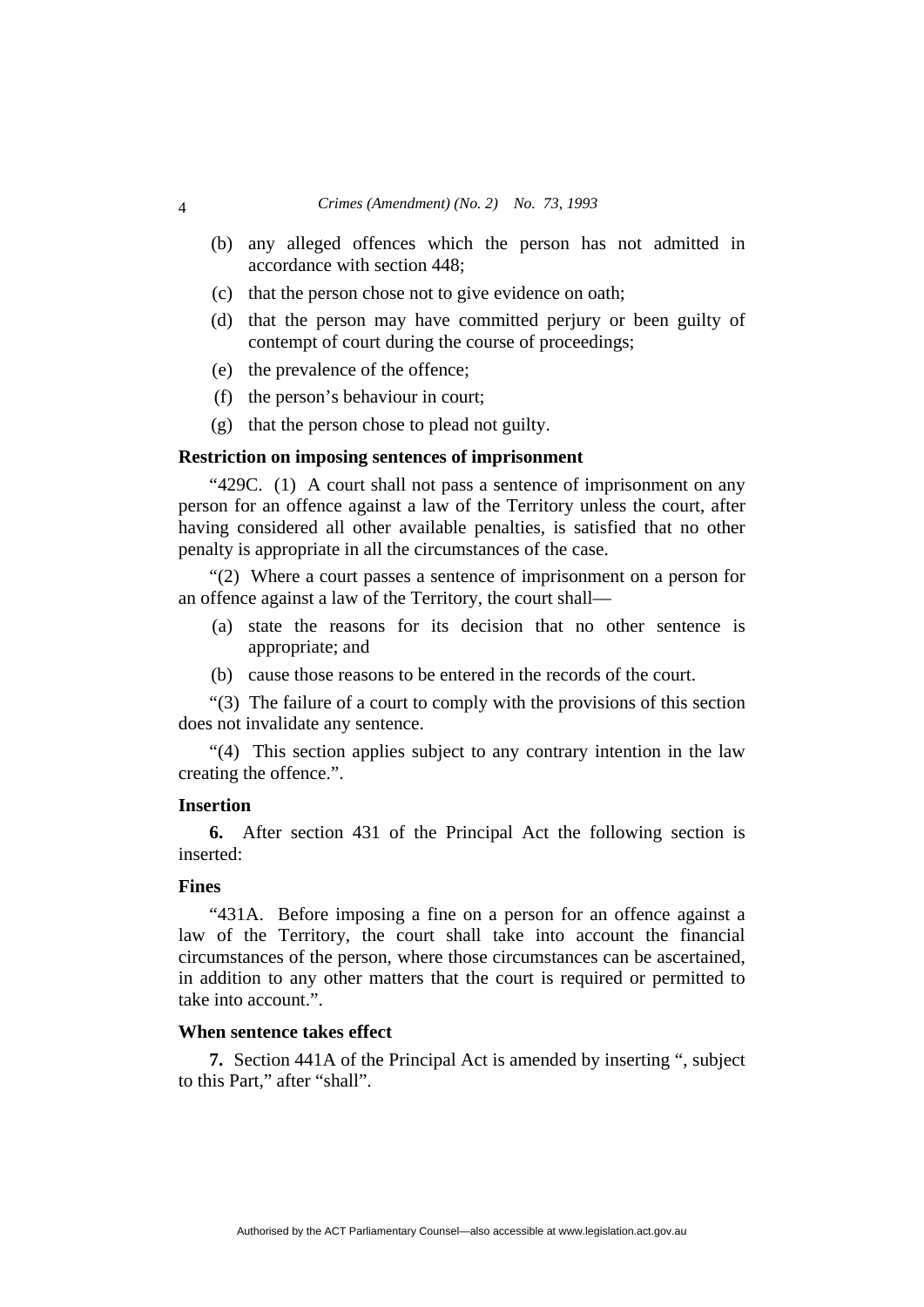#### **Substitution**

**8.** Section 443 of the Principal Act is repealed and the following section substituted:

#### **Concurrent and cumulative sentences**

"443. (1) Every term of imprisonment (except a term imposed in default of payment of a fine or sum of money or one imposed on a person in respect of an offence committed while in custody) shall, unless the court otherwise directs, be served concurrently with any uncompleted part of any sentence of imprisonment imposed on that person, whether before or at the same time as that term.

"(2) Where a court sentences a person to a term of imprisonment in default of payment of a fine or sum of money, the term shall, unless the court otherwise directs, be served—

- (a) cumulatively on any uncompleted sentence or sentences of imprisonment imposed on that person in default of payment of a fine or sum of money; and
- (b) concurrently with any other uncompleted part of any sentence of imprisonment imposed on that person.

"(3) Where a court sentences a person to a term of imprisonment in respect of an offence committed while in custody, the term shall, unless the court otherwise directs, be served cumulatively on any uncompleted sentence or sentences of imprisonment imposed on that person, whether before or at the same time as that term.

"(4) A court which imposes a term of imprisonment for an offence against the law of the Territory on a person already serving a sentence or sentences of imprisonment for an offence against the law of the Territory, the Commonwealth, a State or another Territory, shall direct when the new term commences which shall be no later than immediately after—

- (a) if a non-parole period or pre-release period (as defined in Part 1B of the *Crimes Act 1914* of the Commonwealth) was fixed in respect of the sentence or the last of those sentences—the end of the period so fixed; and
- (b) in any other case—the completion of the sentence or the last of those sentences.

"(5) A court may direct that part of a sentence be served concurrently with or cumulatively upon another sentence.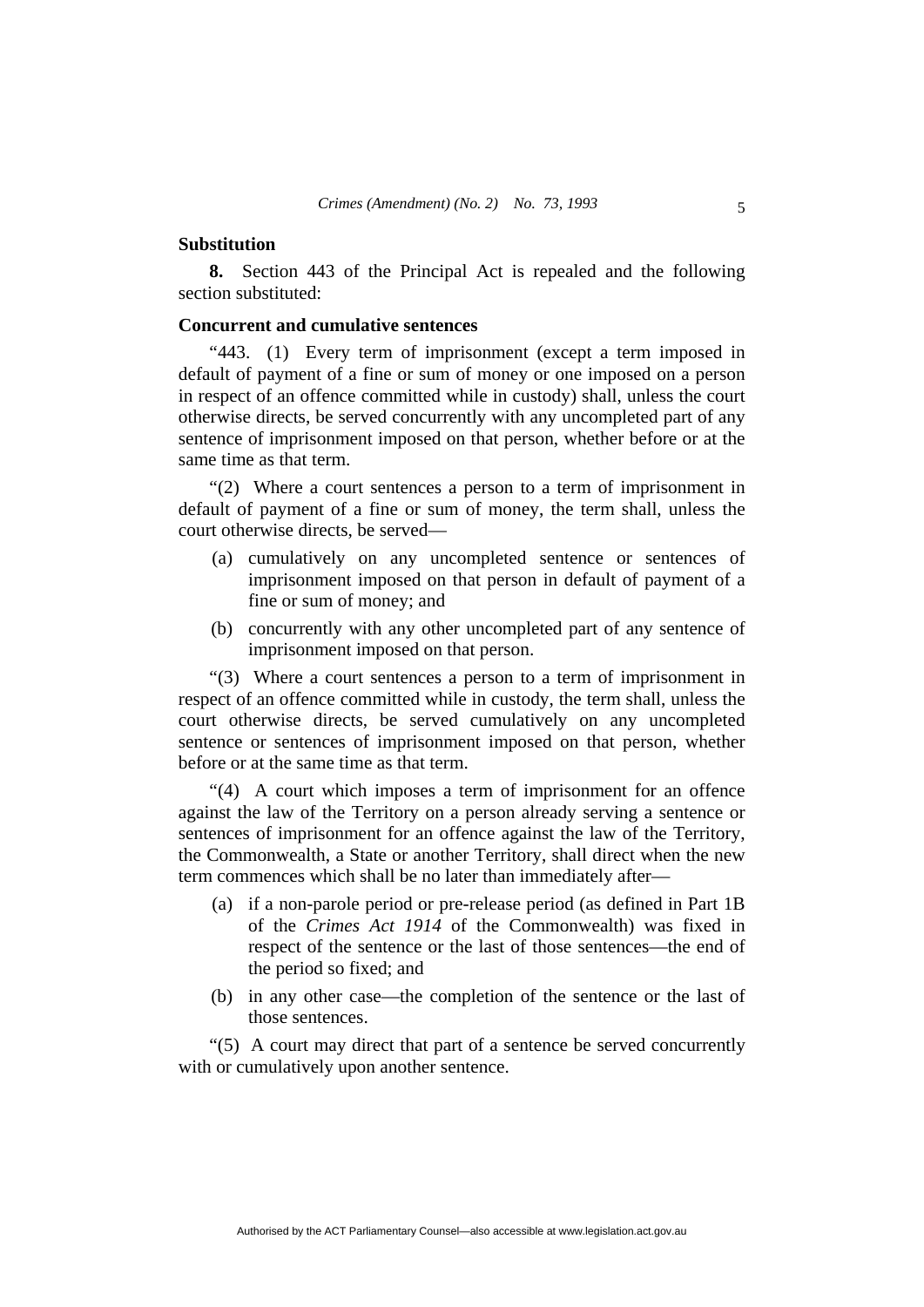"(6) Where a court directs that 2 or more sentences shall be cumulative, they shall take effect one after another as the court directs or, in default of any direction, in accordance with the sequence in which the convictions are recorded.

"(7) In this section—

- (a) a reference to a fine shall be read as including a reference to a pecuniary penalty, an amount in respect of costs or any other amount ordered to be paid by a person for or in respect of an offence; and
- (b) a reference to any uncompleted part of any sentence of imprisonment shall be read as including a reference to the remainder of a period for which a child has been committed to an institution by an order under paragraph  $47$  (1) (i) or  $47$  (1) (k) of the *Children's Services Act 1986*.".

# **Insertion**

**9.** After section 448 of the Principal Act the following sections and Division are inserted in Part XII:

#### **Appeal where promised cooperation not forthcoming**

"449. (1) Where a sentence or a non-parole period is reduced because of the person's promised cooperation, of the kind referred to in paragraph 429A (1) (h), the court shall—

- (a) in relation to the sentence—specify the reason for the reduction and the sentence that would have been imposed but for the reduction; and
- (b) in relation to the non-parole period—specify the reason for the reduction and the period that would have been fixed but for the reduction.
- "(2) Where—
- (a) a sentence or non-parole period is reduced because the person has undertaken to cooperate with law enforcement agencies; and
- (b) after sentence, the person does not cooperate in accordance with the undertaking;

the Director of Public Prosecutions may, at any time while the person is under sentence, if the Director is of the opinion that it is in the interests of the administration of justice to do so, appeal against the inadequacy of the sentence or of the non-parole period.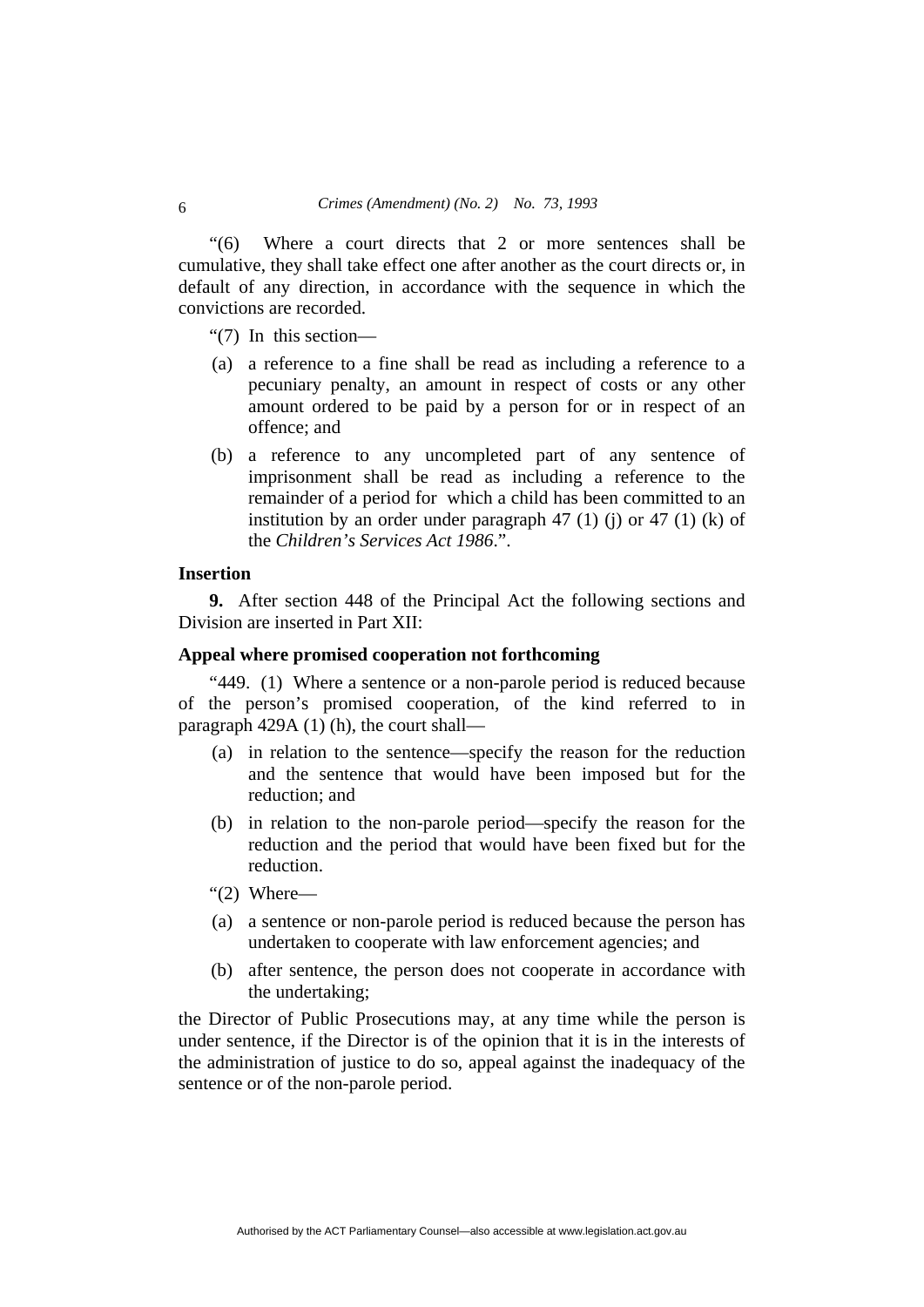- "(3) The court hearing the appeal—
- (a) if it is satisfied that the person has failed entirely to cooperate in accordance with the undertaking—shall substitute for the reduced sentence or non-parole period the sentence or non-parole period that would have been imposed on, or fixed in respect of, the person but for the reduction; and
- (b) if it is satisfied that the person has failed in part to cooperate in accordance with the undertaking—may substitute for the reduced sentence or non-parole period such a sentence or non-parole period as it thinks appropriate.

"(4) The sentence or non-parole period that may be substituted under paragraph (3) (b) shall not exceed that which may be imposed or fixed under paragraph (3) (a).

## **Court to explain sentence**

"450. (1) Where a court passes a sentence of imprisonment on a person for an offence against a law of the Territory and fixes a non-parole period in respect of the sentence, it shall explain or cause to be explained to the person, in language likely to be readily understood by the person, the purpose and consequences of fixing that non-parole period including, in particular, an explanation—

- (a) that service of the sentence will entail a period of imprisonment of not less than the non-parole period and, if a parole order is made, a period of service in the community to complete service of the sentence;
- (b) that, if a parole order is made, the order will be subject to conditions;
- (c) of the consequences that may follow if the person fails, without reasonable excuse, to fulfil those conditions; and
- (d) that the parole order may be amended or revoked.

"(2) Where a court passes a sentence of imprisonment on a person for an offence against a law of the Territory but gives a direction under paragraph 556B (1) (b) in respect of that sentence, it shall explain or cause to be explained to the person, in language likely to be readily understood by the person, the purpose and consequences of giving that direction including, in particular, an explanation—

 (a) that service of the sentence will entail a period of imprisonment equal to the pre-release period (if any) specified in that direction and a period of service in the community equal to the balance of the sentence;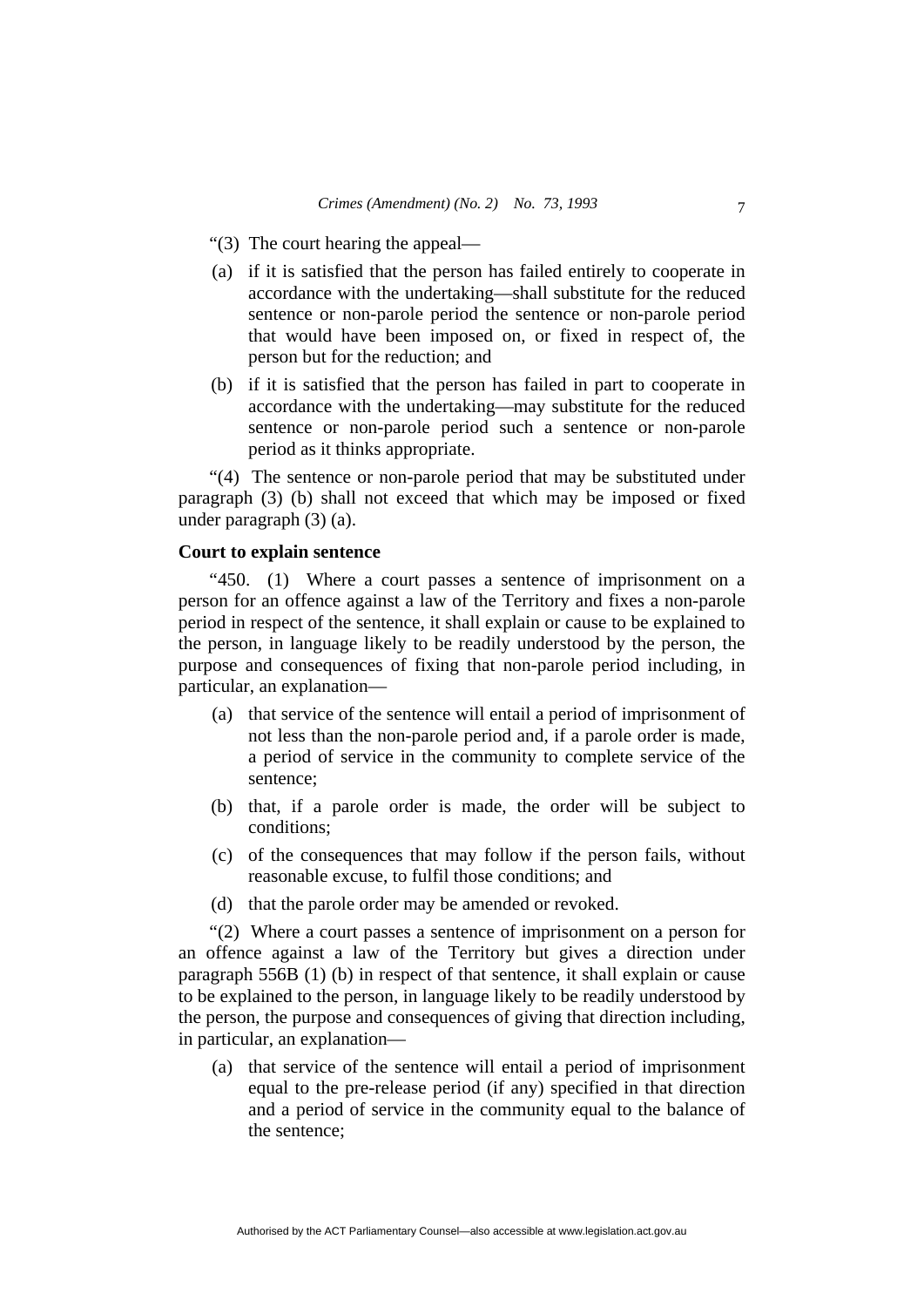- (b) of the conditions to which that direction is subject;
- (c) of the consequences that may follow if the person fails, without reasonable excuse, to fulfil those conditions; and
- (d) that any recognisance given in accordance with that direction may be discharged or varied under section 556D.
- "(3) Where—
	- (a) a court explains or causes to be explained to a person, in accordance with subsection (1) or (2), the matters specified in that subsection; and
	- (b) that person is to serve a term of imprisonment;

the Registrar of the court shall provide or cause to be provided to that person, or his or her legal representative, a written record of those matters.

#### **Time held in custody to count**

"451. (1) If an offender is sentenced to a term of imprisonment in respect of an offence, any period of time during which he or she was held in custody in relation to proceedings for that offence or proceedings arising from those proceedings shall be reckoned as a period of imprisonment already served under the sentence.

"(2) Subsection (1) does not apply—

- (a) to a period of custody of less than 1 day;
- (b) to a sentence of imprisonment of less than 1 day; or
- (c) to a sentence of imprisonment which has been wholly suspended or to the suspended part of a partly suspended sentence of imprisonment.

"(3) If a person charged with a series of offences committed on different occasions has been in custody continuously since arrest, the period of custody for the purposes of subsection (1) shall be reckoned from the time of his or her arrest even if he or she is not convicted of the offence with respect to which he or she was first arrested or other offences in the series.

## **Sentence to be adjusted if no remission laws apply**

"452. If an offender's sentence is to be served in a prison of a State or another Territory where sentences are not subject to remission or reduction, the court imposing the sentence shall take that fact into account in determining the length of the sentence and shall adjust the sentence accordingly.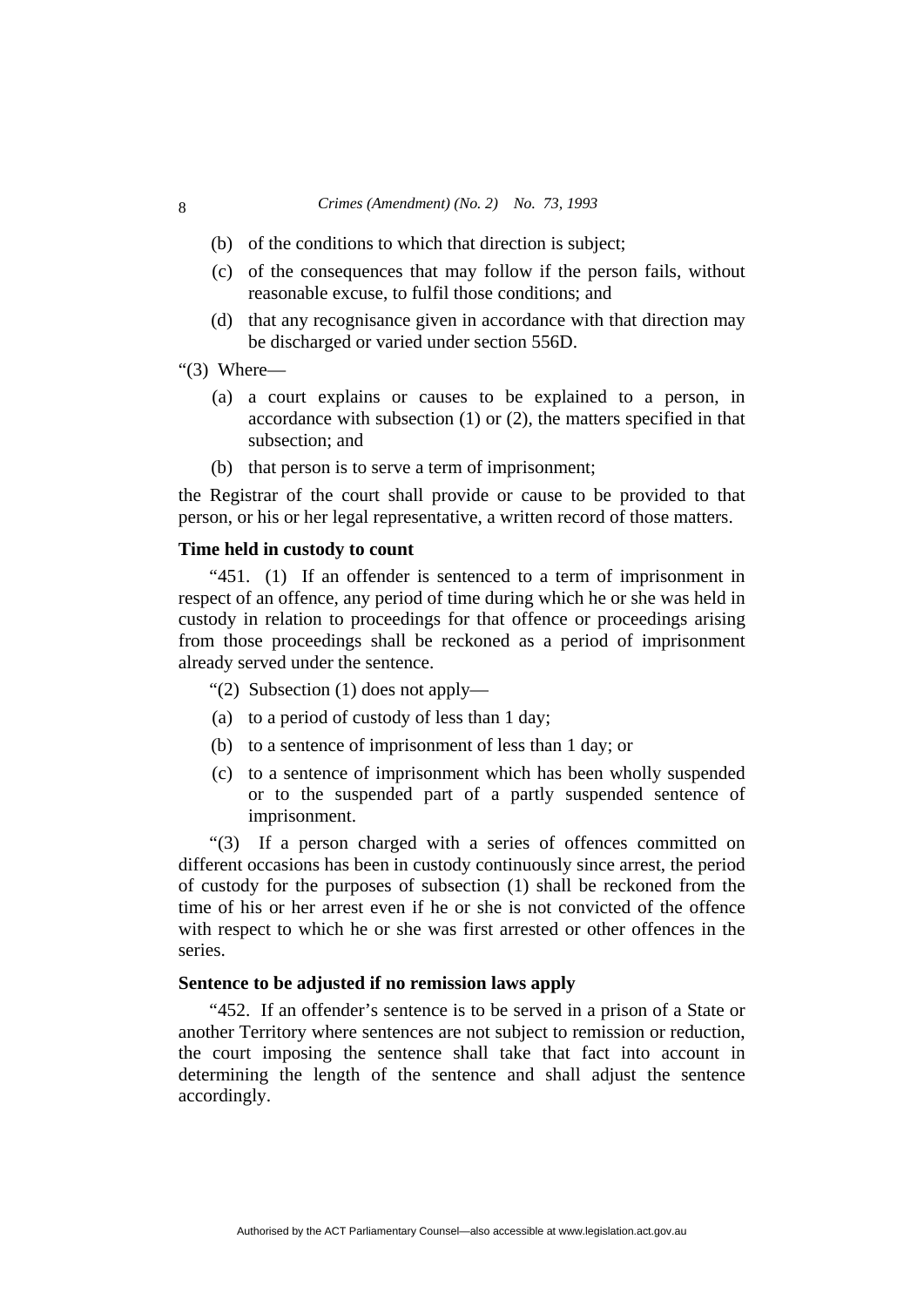#### "*Division 2—Pre-sentence reports*

#### **Interpretation**

"453. In this Division—

'authorised officer' means a public servant who is authorised in writing by the administrative head for the purposes of this Division.

#### **Court may order pre-sentence reports**

"454. (1) If a court finds a person guilty of an offence it may, before passing sentence, order an authorised officer to prepare a pre-sentence report in respect of the offender and adjourn the proceedings to enable the report to be prepared.

"(2) A pre-sentence report may be presented to the court either orally or in written form.

"(3) A court shall not order a pre-sentence report in respect of a person before the court finds that person guilty of an offence unless the person has indicated that he or she proposes to plead guilty to the offence.

"(4) The authorised officer shall conduct any investigation that he or she thinks appropriate or that is directed by the court.

#### **Contents of pre-sentence report**

"455. (1) The authorised officer shall, so far as practicable, include in a pre-sentence report particulars of each of the following matters which, on investigation, appear to be relevant to sentence:

- (a) the age of the offender;
- (b) the social history and background (including cultural background) of the offender;
- (c) the medical and psychiatric history of the offender;
- (d) the offender's educational background;
- (e) the offender's employment history;
- (f) the circumstances of any offences of which the offender has been found guilty and in respect of which the offender is to be sentenced;
- (g) the extent to which the offender is complying, or has complied, with any sentence;
- (h) the offender's financial circumstances;
- (i) any special needs of the offender;
- (j) any courses, programs, treatment, therapy or other assistance that is available to the offender and from which he or she may benefit;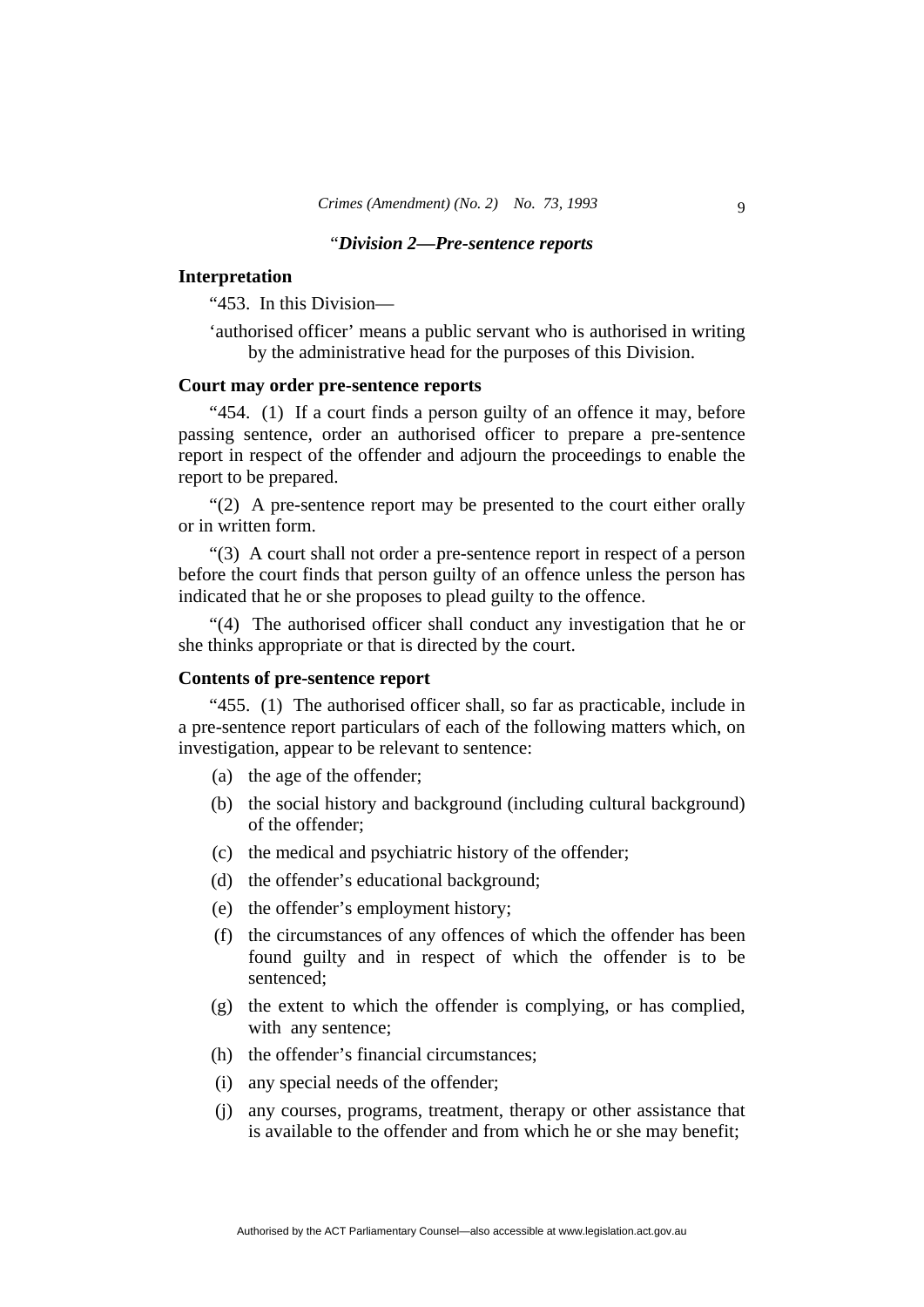- (k) the authorised officer's opinion about—
	- (i) the offender's attitude to the offence; and
	- (ii) the offender's propensity to commit further offences;
- (l) any other facts which the authorised officer considers to be relevant.

"(2) The authorised officer shall include in the report any other matter relevant to the sentencing of the offender which the court has directed to be set out in the report.

#### **Circulation of the report**

"456. The authorised officer shall, before the court passes sentence, provide a copy of any written pre-sentence report to—

- (a) the prosecutor;
- (b) any legal practitioner representing the offender; and
- (c) where—
	- (i) the court has so directed; or
	- (ii) the offender is not legally represented;

the offender.

#### **Right of cross-examination**

"457. The prosecution and the defence may cross-examine the author of a pre-sentence report on its contents.".

#### **Conditional release of offenders**

**10.** Section 556B of the Principal Act is amended by inserting after subsection (1) the following subsection:

"(1A) A court shall not release a person under subsection (1) on condition that the person perform unpaid community work.".